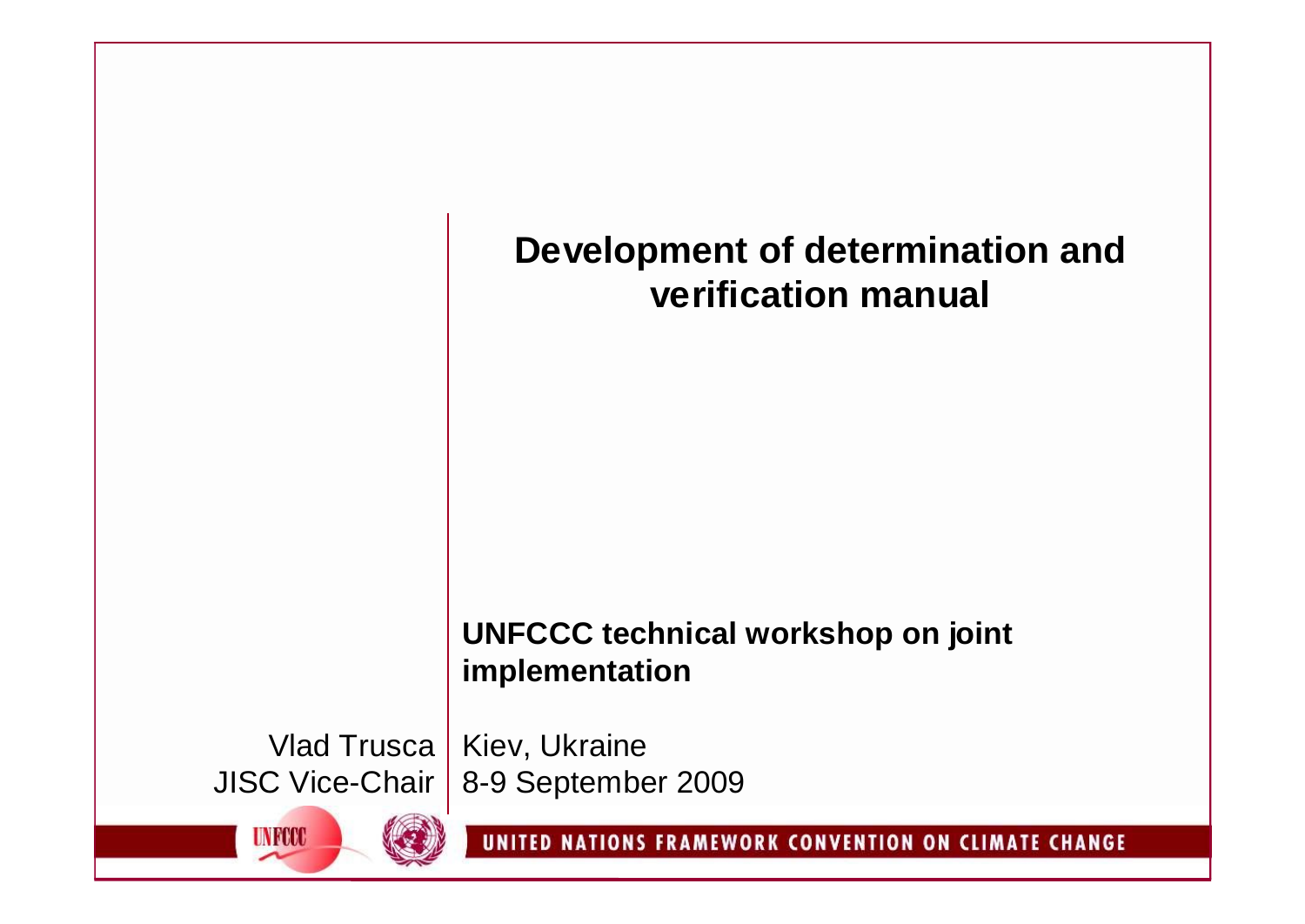**Development of DVM Chronology (1)**

### **JISC 13**

• Consideration of necessity to develop a DVM

## **Public call (5 December 2008 – 5 February 2009)**

• Nature and purpose, 7 inputs received

### **JISC 14**

• Decision to develop a DVM

### **JISC 15**

• Agreement on the nature and structure of DVM

## **Public call (28 April – 17 May 2009)**

• Contents of DVM, 6 inputs received

## **Roundtable consultations (16 June 2009)**

# **JISC 16**

• Consideration of the first draft

# **Public call (20 August – 16 September 2009)**

• On the second draft

## **UNFCCC JI technical workshop (8-9 September 2009)**

• Consultations with stakeholders based on the second draft

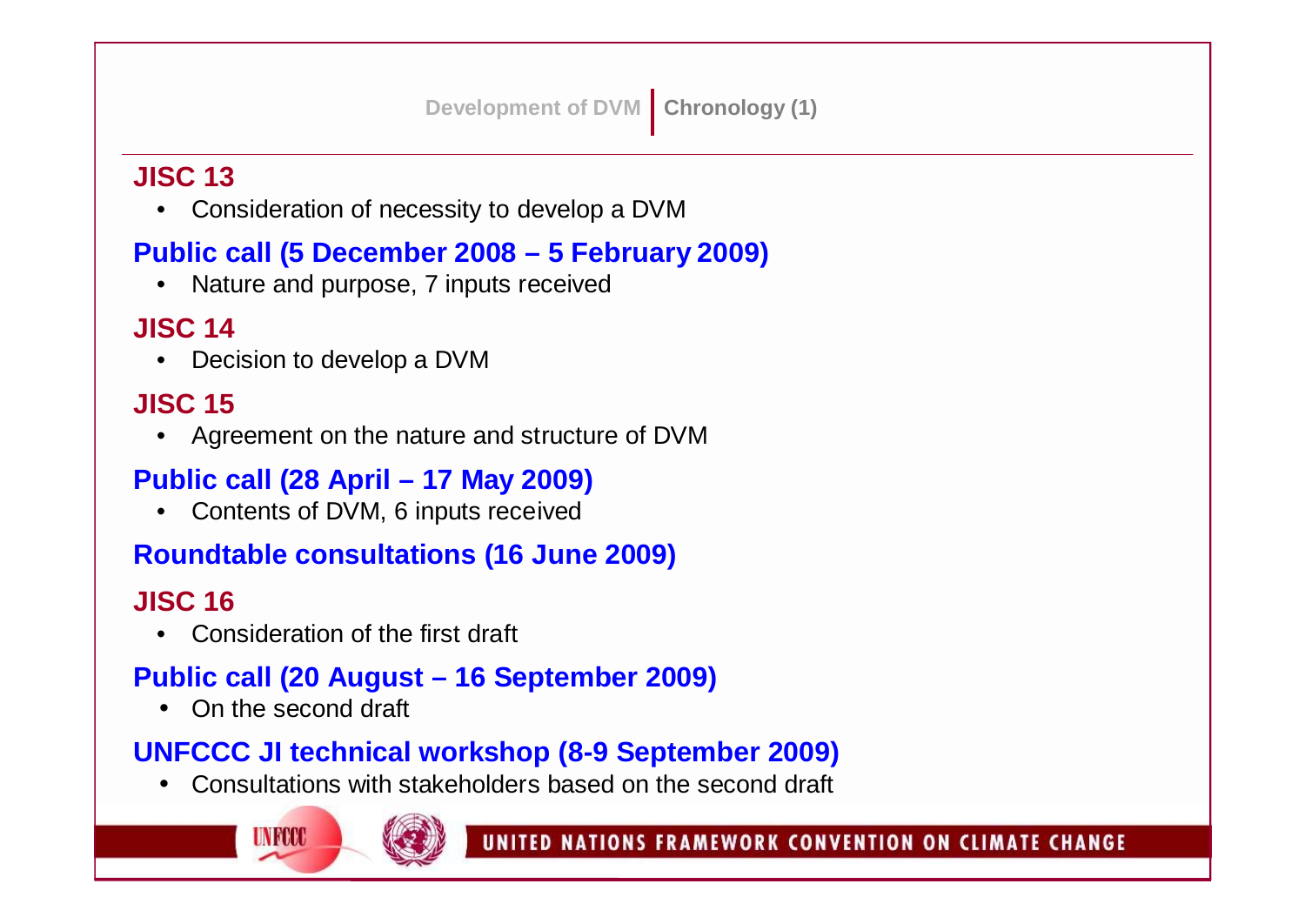### **Development of DVM Chronology (2)**

- - - - -

### **JISC 17**

• Considerations of the second draft

### **JISC 18**

• Considerations of a third draft

# **Aiming at adopting by JISC 19 (3-4 December 2009)**

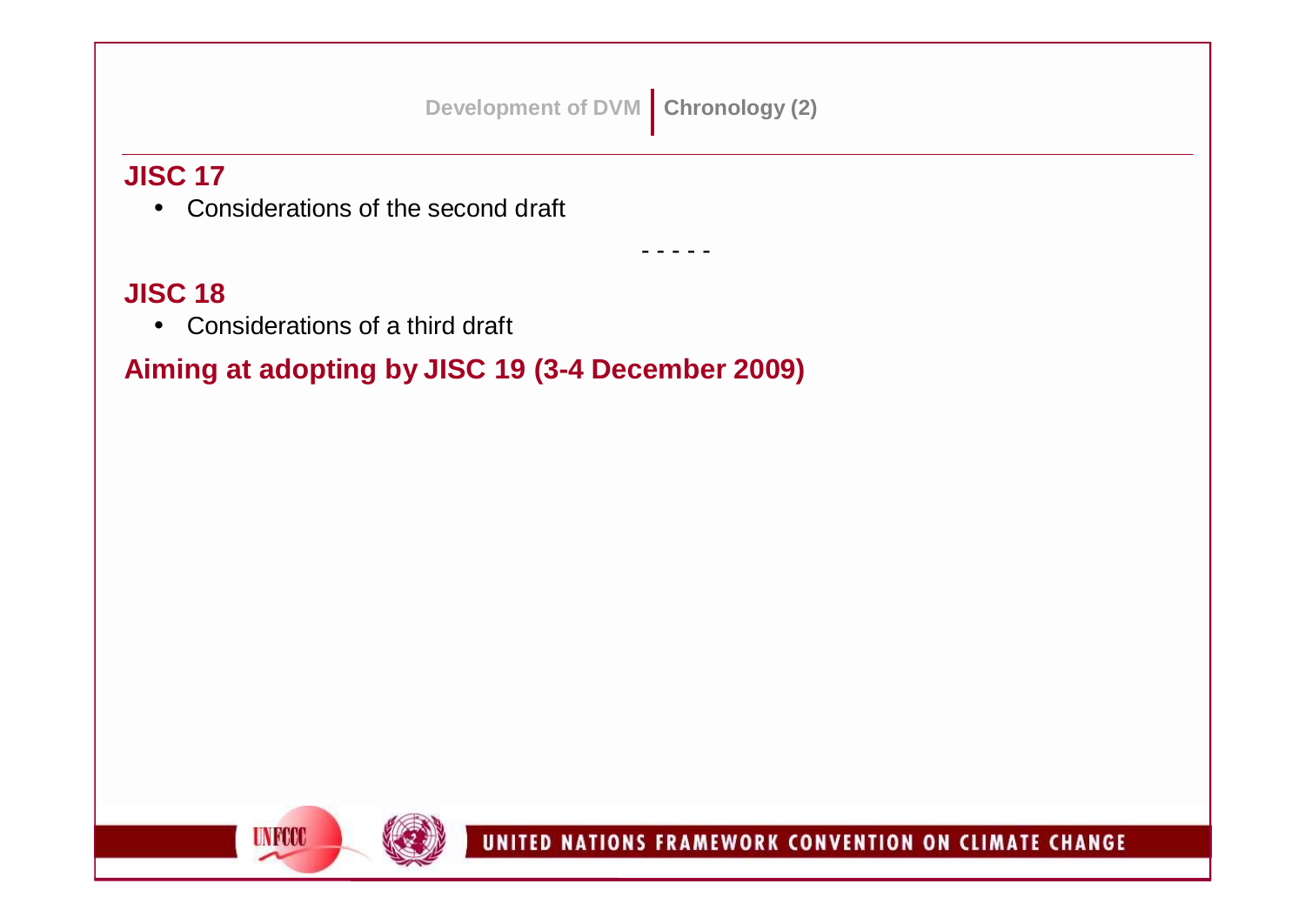#### **Agreed nature of DVM**

- To guide accredited independent entities (AIEs) to undertake determinations and verifications in a systematic manner
	- $\rightarrow$  consistency of determination and verification works among AIEs
	- $\rightarrow$  improvement of the integrity and transparency of the JI Track 2
- To provide indicative modalities of determinations and verifications to AIEs, from which AIEs may deviate as appropriate.
- To cover all areas/issues that are required to be determined or verified by AIEs with regard to a JI Track 2 project.
- By no means introduce new requirements for JI Track 2 projects. Instead, it refers to the requirements or guidance for JI Track 2 projects adopted by the CMP or the JISC, through which it maintains the flexibility of JI.
- DVM may, as appropriate, elaborate or provide examples with respect to existing requirements.
- Does not intend to be exhaustive in its contents with regard to the areas and modalities of determinations and verifications.
- A living document and is expected to be revised by the JISC at appropriate intervals to accommodate new requirements/guidance regarding JI Track 2 projects

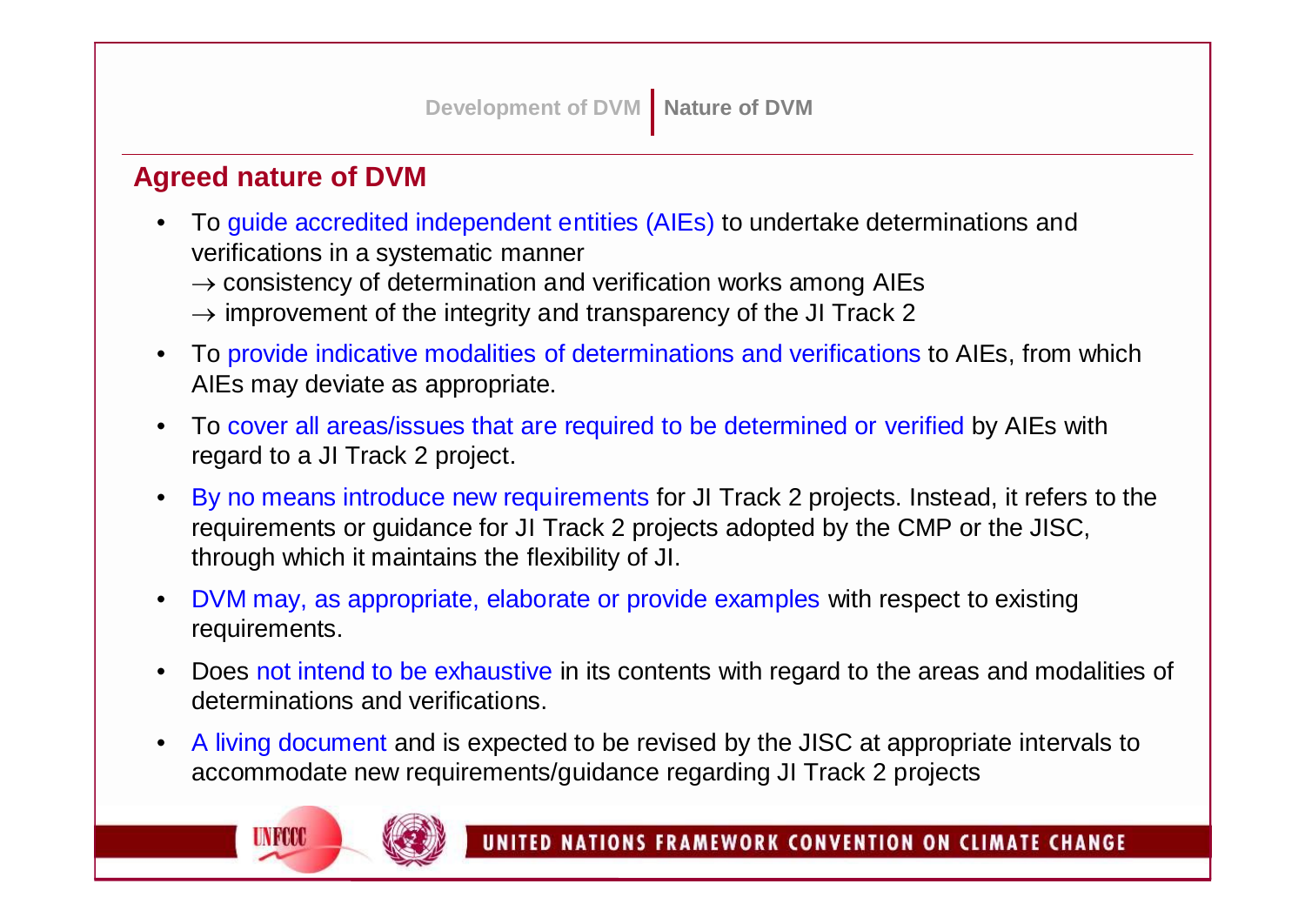- A. Background
- B. Objectives
- C. Definitions
- D. Principles of determination and verification
- E. Determination
	- 1. General
	- 2. Publication of project design document
	- 3. Project approval by Parties involved
	- 4. Project participants authorization by Parties involved
	- 5. Project boundary
	- 6. Leakage
	- 7. Baseline setting
		- JI specific approach
		- Approved CDM methodology approach
		- Multi-project emission factor
	- 8. Additionality
	- 9. Crediting period
	- 10. Monitoring
		- JI specific approach
		- Approved CDM methodology approach
		- Overlapping monitoring period

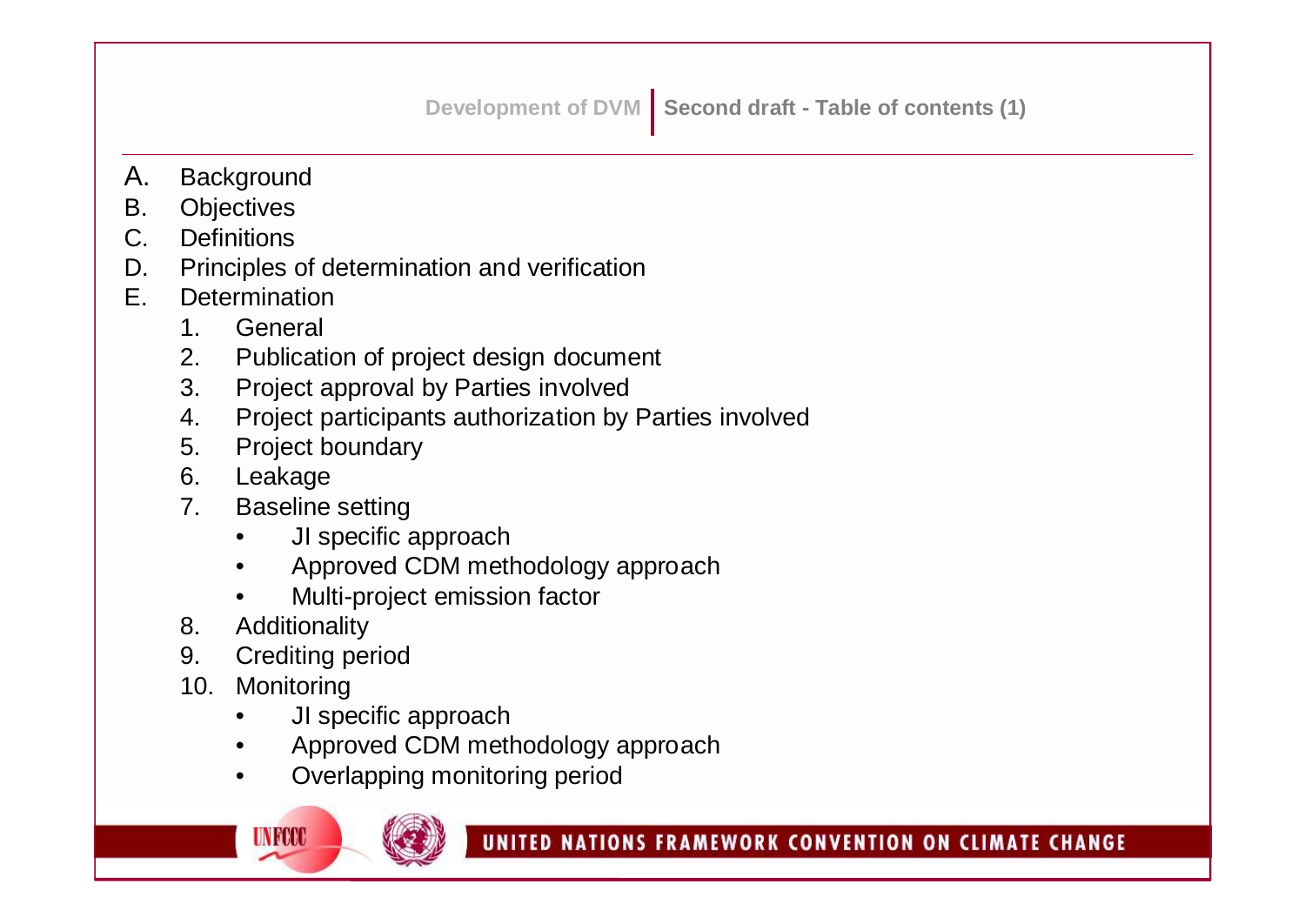- 11. Estimation/calculation of emission reductions or enhancements of removals
- 12. Environmental impacts
- 13. Stakeholder consultation
- 14. Determination regarding small-scale projects
- 15. Determination regarding land use, land-use change and forestry projects
- 16. Determination regarding projects under programme of activities
- 17. Determination report
- F. Verification
	- 1. General
	- 2. Publication of monitoring report
	- 3. Project implementation
	- 4. Compliance with monitoring plan
	- 5. Revision of monitoring plan
	- 6. Data management
	- 7. Verification report

**UNFCCC** 

- G. References
- H. Abbreviations

Annex: Determination and verification check list

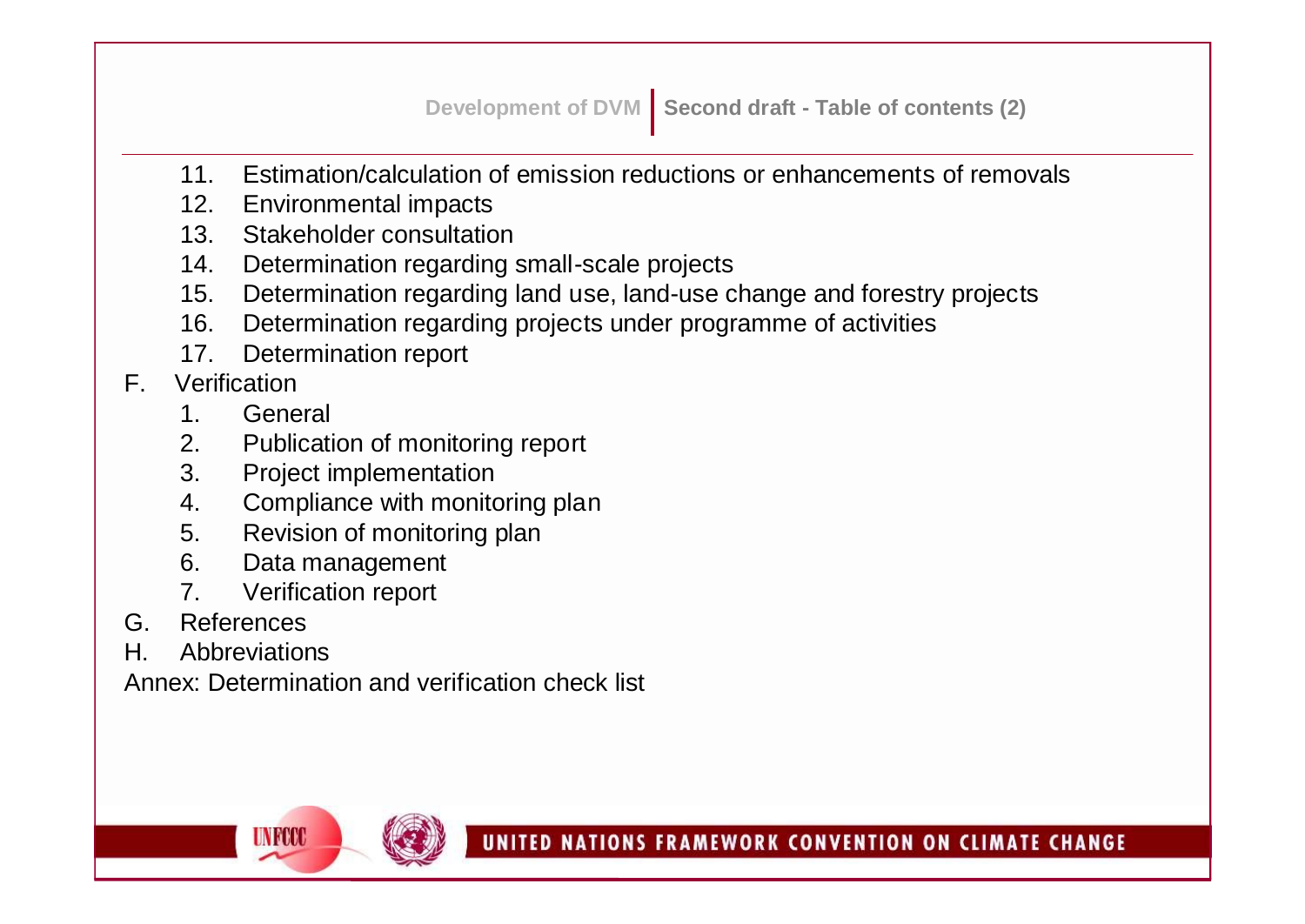**Development of DVM** Second draft - Current contents

**Current contents**

- Compilation of existing requirements:
	- JI guidelines
	- Guidance on criteria for baseline setting and monitoring;
	- Provisions for JI SSC projects;
	- Guidelines for users of JI PDD forms (regular, SSC, LULUCF);
	- Clarification regarding overlapping monitoring periods;
	- Clarification regarding public availability of documents;
	- JI determination report form;
	- JI verification report form
- Converted from "project requirements" to "required actions by AIEs" Example:

"*the project boundary shall encompass all anthropogenic emissions…*"

- → "*AIE shall assess whether the project boundary encompasses all anthropogenic emissions…*"
- Additional elements
	- Interaction with project participants
	- Project implementation, data management (under verification)
	- Structure and preparation of determination/verification reports

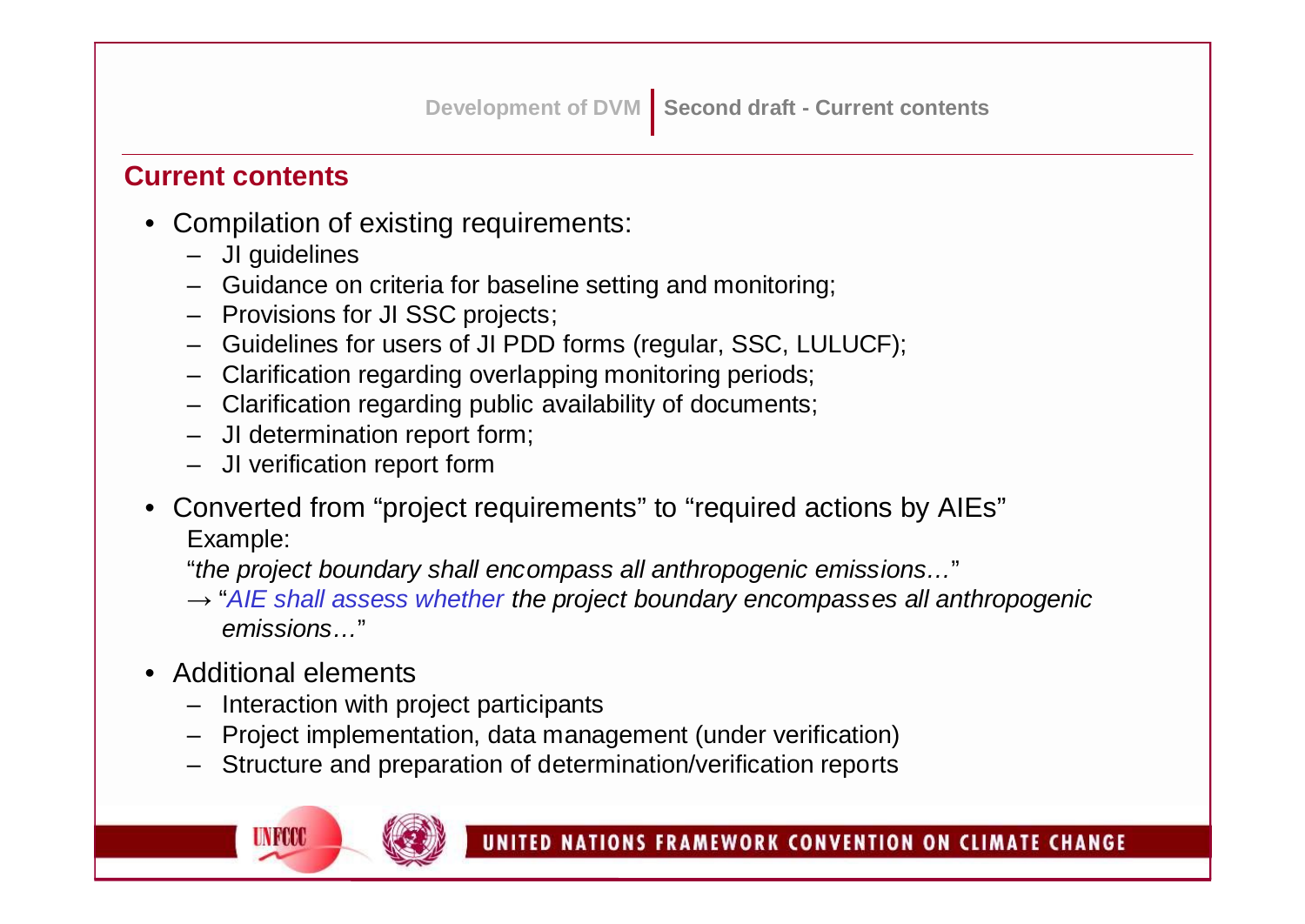#### **Main changes from first draft**

- Swapped the order of "approved CDM methodology approach" and "JI specific approach" in the sections of:
	- Baseline setting
	- − Additionality
	- − Monitoring
- Incorporated "Deviation from approved CDM methodology approach" as an option of "approved CDM methodology approach" in the sections of:
	- Baseline setting
	- − Monitoring
- Added the case of using "approved CDM methodology approach" in "Leakage" section
- Added the technical review process in the sections of:
	- Determination report
	- − Verification report
- Added a new section "Abbreviation"
- Other editorial changes

**UNFCCC**